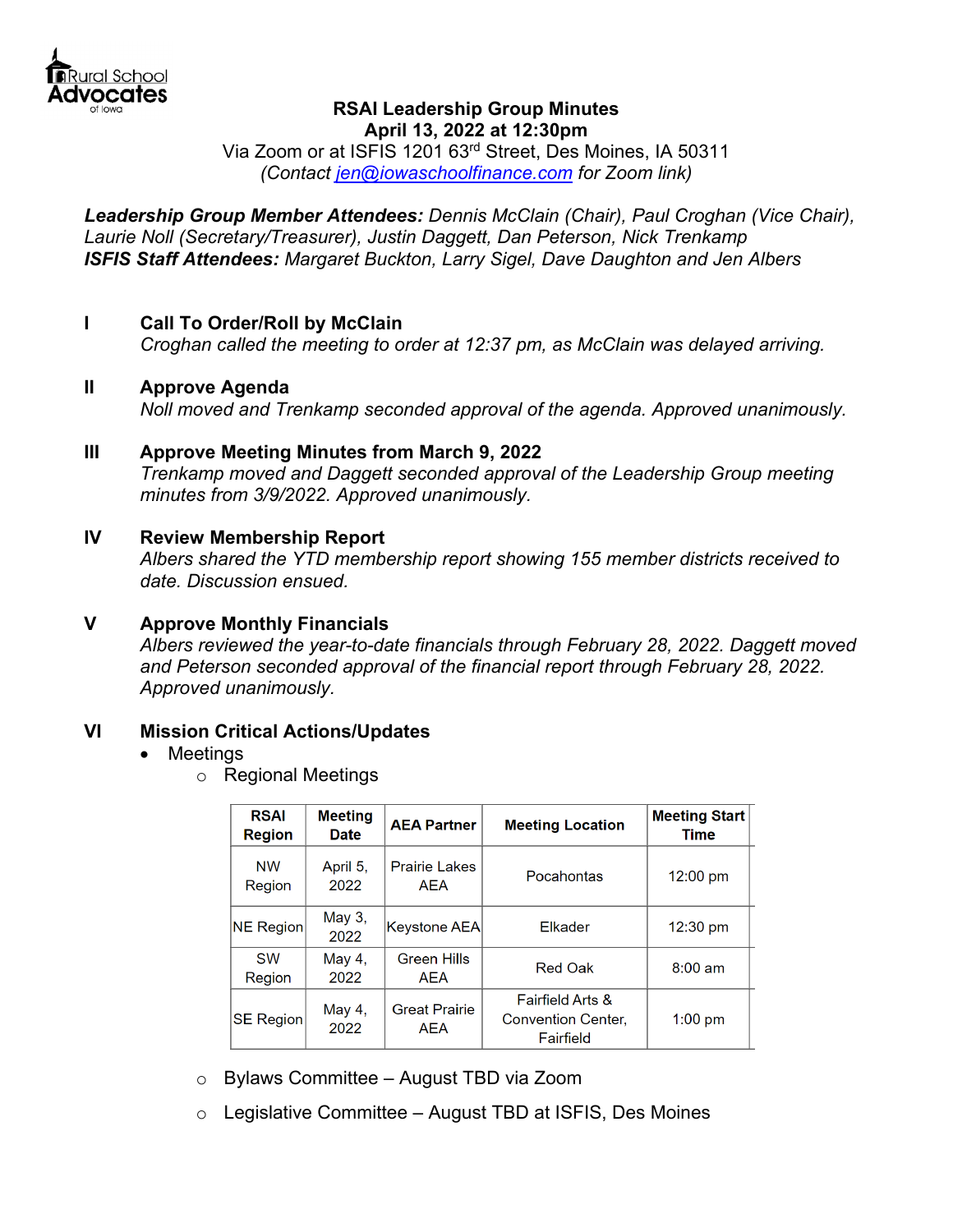o Annual Meeting – October 25, 2022 at FFA Enrichment Center, Ankeny

*Buckton and members shared updates from the NW Regional Meeting and comments from the priorities discussion, as well as reminders about upcoming meetings. Discussion ensued.*

- Legislative Committee Representatives
	- o Recruiting voices from underrepresented AEAs
	- o Northwest AEA Appointment

*Buckton shared a map indicating the location of current RSAI leadership and which areas of the state and AEA are currently underrepresented. Discussion took place about recruitment for legislative committee members in these underrepresented areas at the upcoming Regional Meetings.* 

- FY 2023 Planning
	- o Corporate Sponsorships 2022-23

*Albers and Buckton shared proposed FY 2023 RSAI Corporate Sponsorship packages for approval. No major changes from the FY 2022 rates and packages. Noll moved and McClain seconded approval of the FY 2023 Corporate Sponsorship packages as presented.* 

o Membership Dues and Budget (will be presented for approval in May)

*Albers and Buckton reminded the group that at next month's meeting the FY 2023 dues and budget will be presented for approval.* 

 Update on Teacher and Paraeducator Registered Apprenticeship (TPRA) Grant Assistance Program

*Buckton notified the group the TPRA grant was submitted by Cherokee CSD on behalf of 30 districts in the RSAI consortium, and we believe we will hear back at some point during May. Buckton shared the RSAI TPRA grant webpage where there are more details.* 

• Legislative Updates

*Buckton shared the latest from the Statehouse on legislative issues. Discussion ensued on the status of the current Session and RSAI priorities remaining.* 

Leadership Group Member Updates (anything to share with the group?)

*Leadership Group members shared updates on various matters including advocacy efforts and building relationships with legislators this summer after redistricting, advocacy efforts by rural school leaders in their local communities v. at the Statehouse, inviting legislators into school buildings to really see what is going on, reaching out this summer in deliberate ways to organizations with similar interests, and the national efforts around recruitment and retention of teachers and federal funding for schools.*